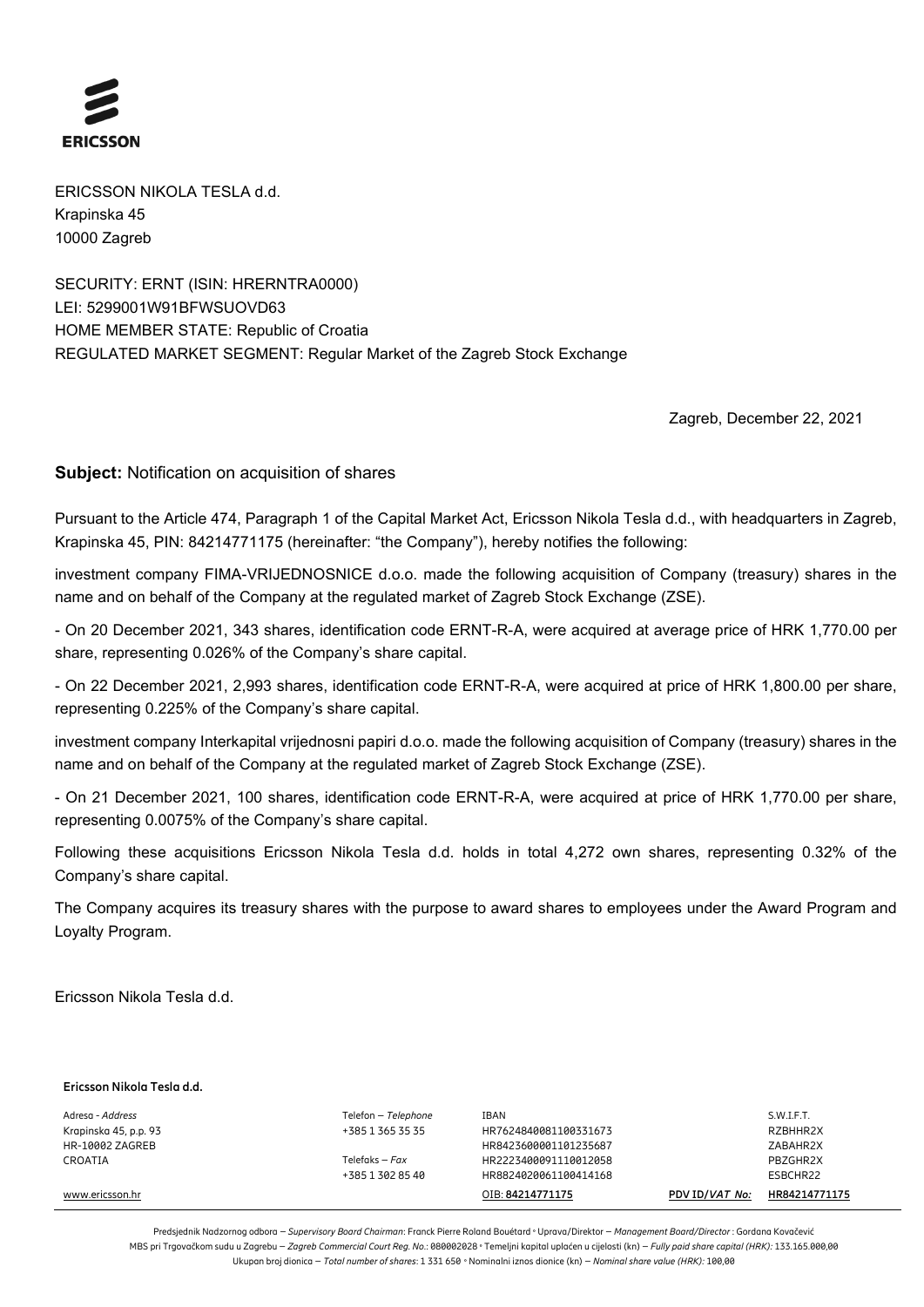

### **FIMA-VRIJEDNOSNICE d.o.o.**

## **Template for notification on acquisition of shares identification code ERNT, in the name and on behalf of Ericsson Nikola Tesla d.d.**

|                | Details of the legal entity filing out the template                                                                                                                                                                        |                                                                                                                                                                          |           |  |
|----------------|----------------------------------------------------------------------------------------------------------------------------------------------------------------------------------------------------------------------------|--------------------------------------------------------------------------------------------------------------------------------------------------------------------------|-----------|--|
|                | FIMA-VRIJEDNOSNICE d.o.o.                                                                                                                                                                                                  |                                                                                                                                                                          |           |  |
|                | Registered seat: Vrazova 25, 42000 Varaždin                                                                                                                                                                                |                                                                                                                                                                          |           |  |
|                | OIB: 45194911051                                                                                                                                                                                                           |                                                                                                                                                                          |           |  |
|                | MBS: 070052968                                                                                                                                                                                                             |                                                                                                                                                                          |           |  |
|                | Competent Court: Commercial Court in Varaždin                                                                                                                                                                              |                                                                                                                                                                          |           |  |
| $\overline{2}$ | <b>Reason for the notification</b>                                                                                                                                                                                         |                                                                                                                                                                          |           |  |
| a)             | Acquisition of shares identification code ERNT, in the name and on behalf of Ericsson Nikola Tesla d.d., pursuant to Contract on<br>Brokerage Services, for the purpose of execution of the Treasury Share Buyback Program |                                                                                                                                                                          |           |  |
| $\mathbf{b}$   | Initial notification /Amendment                                                                                                                                                                                            | <b>INITIAL NOTIFICATION</b>                                                                                                                                              |           |  |
|                |                                                                                                                                                                                                                            | [Indication that this is an initial notification or an amendment to prior notifications. In case<br>of amendment, explain the error that this notification is amending.] |           |  |
| 3              | Details of the issuer                                                                                                                                                                                                      |                                                                                                                                                                          |           |  |
| a)             | Name                                                                                                                                                                                                                       | Ericsson Nikola Tesla d.d.                                                                                                                                               |           |  |
| $\mathbf{b}$   | LEI                                                                                                                                                                                                                        | 5299001W91BFWSUOVD63                                                                                                                                                     |           |  |
| 4              | Details of the transaction(s): section to be repeated for each date and each place where transactions have been conducted                                                                                                  |                                                                                                                                                                          |           |  |
| a)             | Description of the financial                                                                                                                                                                                               | <b>Shares</b>                                                                                                                                                            |           |  |
|                | instrument, type of instrument                                                                                                                                                                                             |                                                                                                                                                                          |           |  |
|                | Identification code                                                                                                                                                                                                        | Ordinary shares of the issuer Ericsson Nikola Tesla d.d.                                                                                                                 |           |  |
|                |                                                                                                                                                                                                                            | Identification code: ERNT                                                                                                                                                |           |  |
|                |                                                                                                                                                                                                                            | ISIN: HRERNTRA0000                                                                                                                                                       |           |  |
| b)             | Nature of the transaction                                                                                                                                                                                                  | Acquisition of shares                                                                                                                                                    |           |  |
| c)             | $Price(s)$ and volume $(s)$                                                                                                                                                                                                | Price(s)                                                                                                                                                                 | Volume(s) |  |
|                |                                                                                                                                                                                                                            | 1,770.00                                                                                                                                                                 | 330       |  |
|                |                                                                                                                                                                                                                            | 1,770.00                                                                                                                                                                 | 13        |  |
| $\rm d$ )      | Aggregated information                                                                                                                                                                                                     |                                                                                                                                                                          |           |  |
|                | Aggregated volume                                                                                                                                                                                                          | Aggregated volume: 343                                                                                                                                                   |           |  |
|                | Price                                                                                                                                                                                                                      | Price: 1,770.00                                                                                                                                                          |           |  |
| $\mathbf{e})$  | Date of the transaction                                                                                                                                                                                                    | 2021-12-20                                                                                                                                                               |           |  |
| f)             | Place of the transaction                                                                                                                                                                                                   | Regulated market of Zagreb Stock Exchange (ZSE)                                                                                                                          |           |  |

#### **Ericsson Nikola Tesla d.d.**

| Adresa - Address       | Telefon - Telephone | IBAN                  |                | S.W.I.F.T.    |
|------------------------|---------------------|-----------------------|----------------|---------------|
| Krapinska 45, p.p. 93  | +385 1 365 35 35    | HR7624840081100331673 |                | RZBHHR2X      |
| <b>HR-10002 ZAGREB</b> |                     | HR8423600001101235687 |                | ZABAHR2X      |
| CROATIA                | Telefaks – $Fax$    | HR2223400091110012058 |                | PBZGHR2X      |
|                        | +385 1 302 85 40    | HR8824020061100414168 |                | ESBCHR22      |
| www.ericsson.hr        |                     | OIB: 84214771175      | PDV ID/VAT No: | HR84214771175 |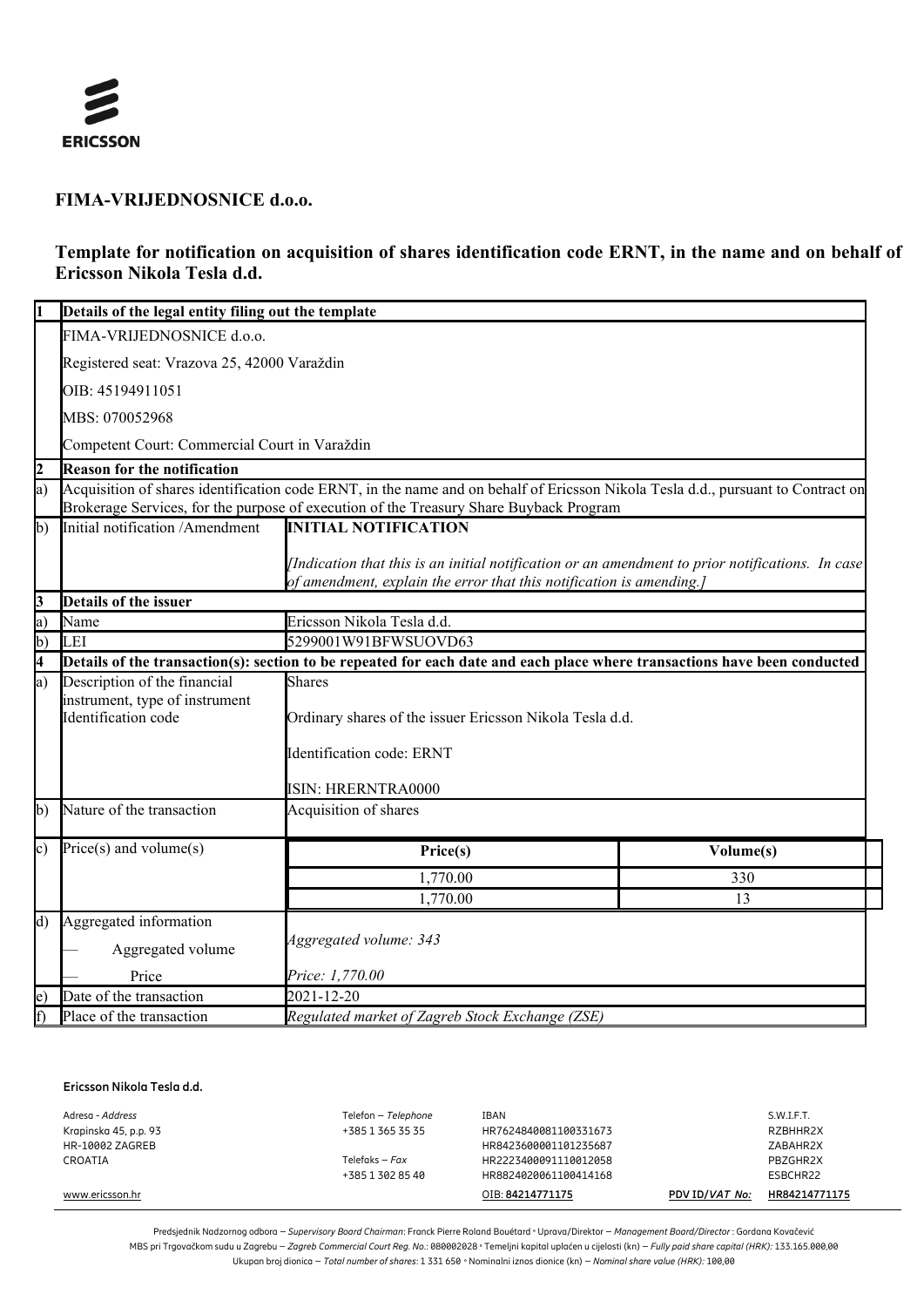

# **Template for notification on acquisition of shares identification code ERNT, in the name and on behalf of Ericsson Nikola Tesla d.d.**

|                         | Details of the legal entity filing out the template |                                                                                                                                                                                                                            |           |  |  |
|-------------------------|-----------------------------------------------------|----------------------------------------------------------------------------------------------------------------------------------------------------------------------------------------------------------------------------|-----------|--|--|
|                         | FIMA-VRIJEDNOSNICE d.o.o.                           |                                                                                                                                                                                                                            |           |  |  |
|                         | Registered seat: Vrazova 25, 42000 Varaždin         |                                                                                                                                                                                                                            |           |  |  |
|                         | OIB: 45194911051                                    |                                                                                                                                                                                                                            |           |  |  |
|                         | MBS: 070052968                                      |                                                                                                                                                                                                                            |           |  |  |
|                         | Competent Court: Commercial Court in Varaždin       |                                                                                                                                                                                                                            |           |  |  |
| $\overline{2}$          | <b>Reason for the notification</b>                  |                                                                                                                                                                                                                            |           |  |  |
| a)                      |                                                     | Acquisition of shares identification code ERNT, in the name and on behalf of Ericsson Nikola Tesla d.d., pursuant to Contract on<br>Brokerage Services, for the purpose of execution of the Treasury Share Buyback Program |           |  |  |
| $\mathbf{b}$            | Initial notification /Amendment                     | <b>INITIAL NOTIFICATION</b>                                                                                                                                                                                                |           |  |  |
|                         |                                                     | [Indication that this is an initial notification or an amendment to prior notifications. In case<br>of amendment, explain the error that this notification is amending.]                                                   |           |  |  |
| 3                       | Details of the issuer                               |                                                                                                                                                                                                                            |           |  |  |
| a)                      | Name                                                | Ericsson Nikola Tesla d.d.                                                                                                                                                                                                 |           |  |  |
| b)                      | LEI                                                 | 5299001W91BFWSUOVD63                                                                                                                                                                                                       |           |  |  |
| $\overline{\mathbf{4}}$ |                                                     | Details of the transaction(s): section to be repeated for each date and each place where transactions have been conducted                                                                                                  |           |  |  |
| a)                      | Description of the financial                        | <b>Shares</b>                                                                                                                                                                                                              |           |  |  |
|                         | instrument, type of instrument                      |                                                                                                                                                                                                                            |           |  |  |
|                         | Identification code                                 | Ordinary shares of the issuer Ericsson Nikola Tesla d.d.                                                                                                                                                                   |           |  |  |
|                         |                                                     | Identification code: ERNT                                                                                                                                                                                                  |           |  |  |
|                         |                                                     | ISIN: HRERNTRA0000                                                                                                                                                                                                         |           |  |  |
| $\mathbf{b}$            | Nature of the transaction                           | Acquisition of shares                                                                                                                                                                                                      |           |  |  |
| $\circ$ )               | $Price(s)$ and volume $(s)$                         | Price(s)                                                                                                                                                                                                                   | Volume(s) |  |  |
|                         |                                                     | 1,800.00                                                                                                                                                                                                                   | 2,993     |  |  |
| $\overline{d}$          | Aggregated information                              |                                                                                                                                                                                                                            |           |  |  |
|                         | Aggregated volume                                   | Aggregated volume: 2,993                                                                                                                                                                                                   |           |  |  |
|                         | Price                                               | Price: 1,800.00                                                                                                                                                                                                            |           |  |  |
| $\epsilon$ )            | Date of the transaction                             | 2021-12-22                                                                                                                                                                                                                 |           |  |  |
| f)                      | Place of the transaction                            | Regulated market of Zagreb Stock Exchange (ZSE)                                                                                                                                                                            |           |  |  |

#### **Ericsson Nikola Tesla d.d.**

| www.ericsson.hr       | +385 1 302 85 40    | HR8824020061100414168<br>OIB: 84214771175 | PDV ID/VAT No: | ESBCHR22<br>HR84214771175 |
|-----------------------|---------------------|-------------------------------------------|----------------|---------------------------|
| CROATIA               | Telefaks – $Fax$    | HR2223400091110012058                     |                | PBZGHR2X                  |
| HR-10002 ZAGREB       |                     | HR8423600001101235687                     |                | ZABAHR2X                  |
| Krapinska 45, p.p. 93 | +385 1 365 35 35    | HR7624840081100331673                     |                | RZBHHR2X                  |
| Adresa - Address      | Telefon - Telephone | IBAN                                      |                | S.W.I.F.T.                |
|                       |                     |                                           |                |                           |